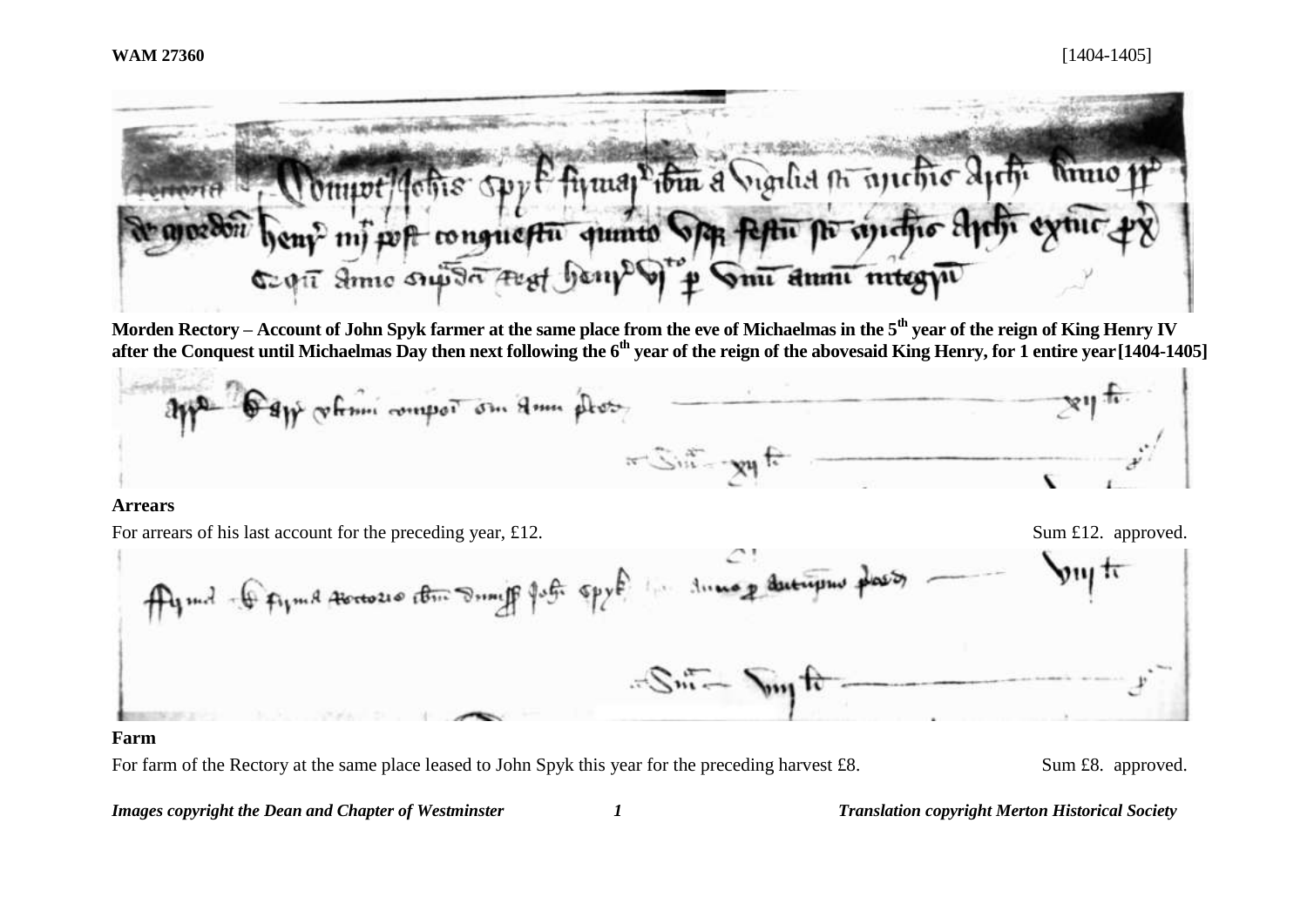



# **Corn bought**

In 1 quarter wheat bought for pension of the Vicar at the same place 5s 4d. In 1 quarter beans bought for the same 3s 4d. Sum 8s 8d. approved.

Donotout columbiary pour pour our order to prove a commentation are plaint comeals  $S_{\text{in}} - \gamma \gamma \delta^0$ 

# **Pension paid**

Paid to the aforesaid Vicar for his pension granted to him by the lord Prior and convent as long as it pleases the same 20s. Sum 20s. approved.

Tolus fort & what define y pays antis when you d'p Sid suport was with which g 1868 277 010  $\mathbb{S}^{\mathfrak{m}}$  - mp of  $\mathfrak{c}$ 

**Foreign payments**

*Images copyright the Dean and Chapter of Westminster 2 Translation copyright Merton Historical Society*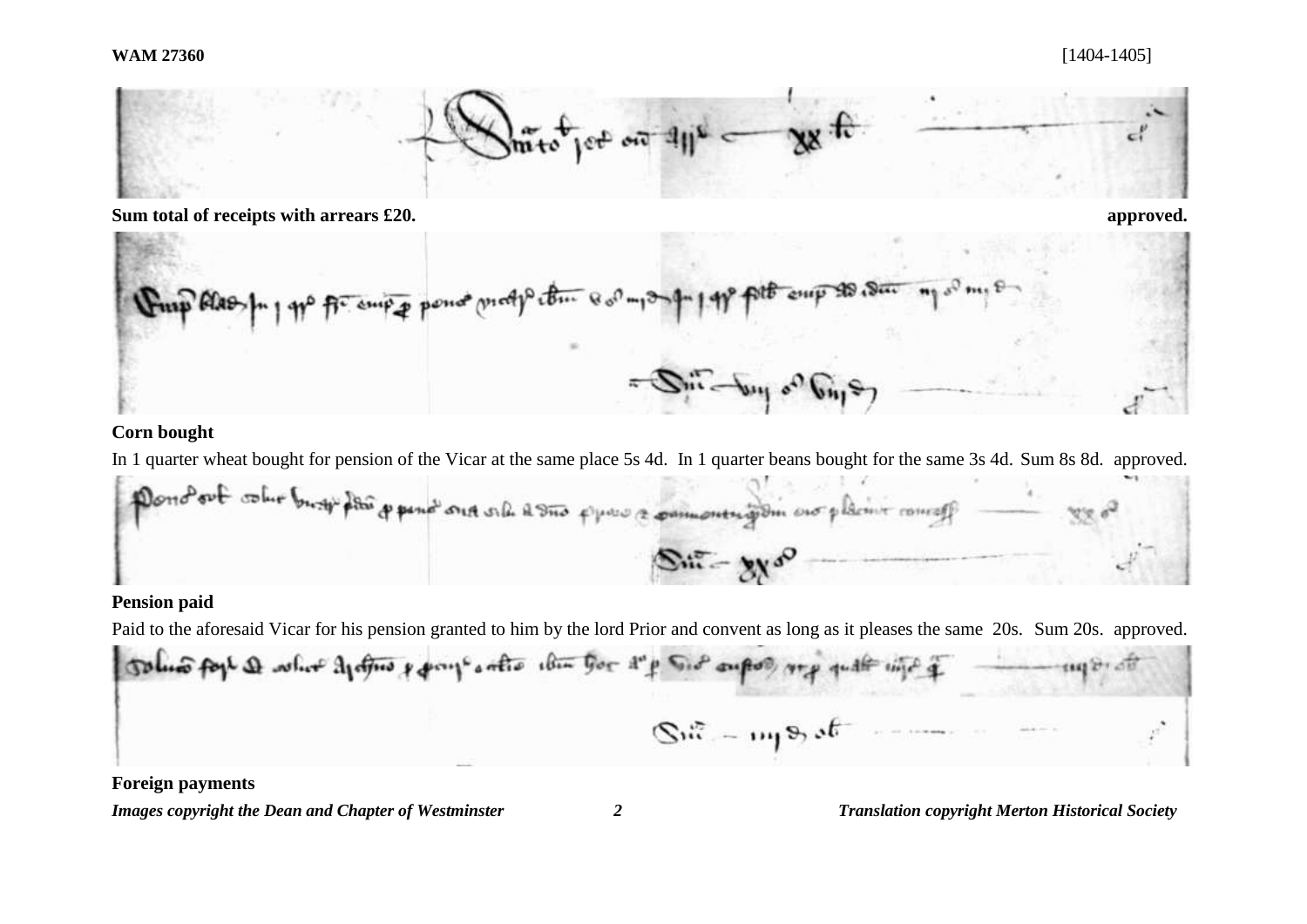And paid the archdeacon for procurations at that place this year by view of the warden, as for each mark ¼d, 4¼d. Sum 4½d. Ving to the fine of the Charges of the Charges of the Charges of the  $\tilde{a}_d$ Fugo dyettone conflict sup comp *l'hame* Sir Bhir Sobot  $\sim$   $\sim$  $uv<sub>der</sub>$ we arrive to dis- $\n **Sum12**\n$ 

**Sum of all expenses and payments 29s 0½d. And he owes £18 10s 11½d.** 

**Cash delivered** Of which is allowed to the same 32s 7½d which he delivered to brother Roger Cretton warden at the audit by 1 tally. And so he still owes £16 18s 4d. And afterwards is allowed to the same 53s 4d which he delivered to the aforesaid warden at close of audit by 1 tally. And so he owes net £14 5s. Which arrears, however, will be charged in the account next following.

*Quietus* And so he is quit in respect of this.

**Value of the Rectory this year over and above pension paid £6 10s 11½d.**